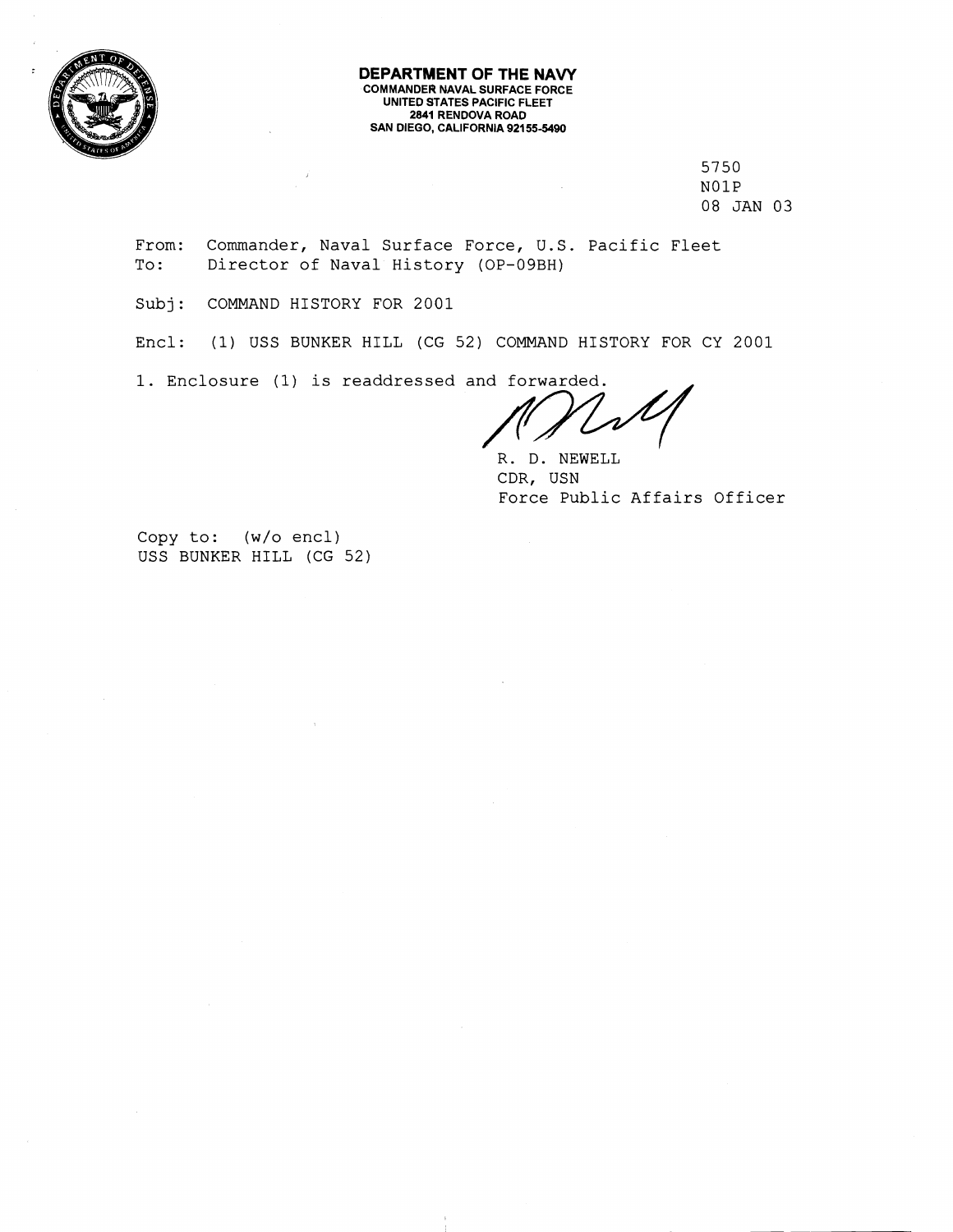

# **DEPARTMENT OF THE NAVY USS BUNKER HILL (CG 52) FPO AP 96661 -1172 IN REPLY REFER TO:**

5750 Ser 00/02 21 FEB 02

From: Commanding Officer, USS BUNKER HILL (CG 52) To: Public Affairs Officer, Commander Naval Surface Force, Pacific

Subj: COMMAND HISTORY 2001

Ref: (a) OPNAV INSTRUCTION 5750.12G

- Encl: (1) BUNKER HILL Narrative (2) BUNKER HILL Command, Composition, and Organization **(3)** BUNKER HILL Chronology (4) BUNKER HILL Mission (5) BUNKER HILL Chain-of-Command Diagram (6) Commanding Officer's Biography
- 1. In accordance with reference (a), enclosures (1) through (6) submitted for inclusion in the Command History file.

ATR

CDR USN By direction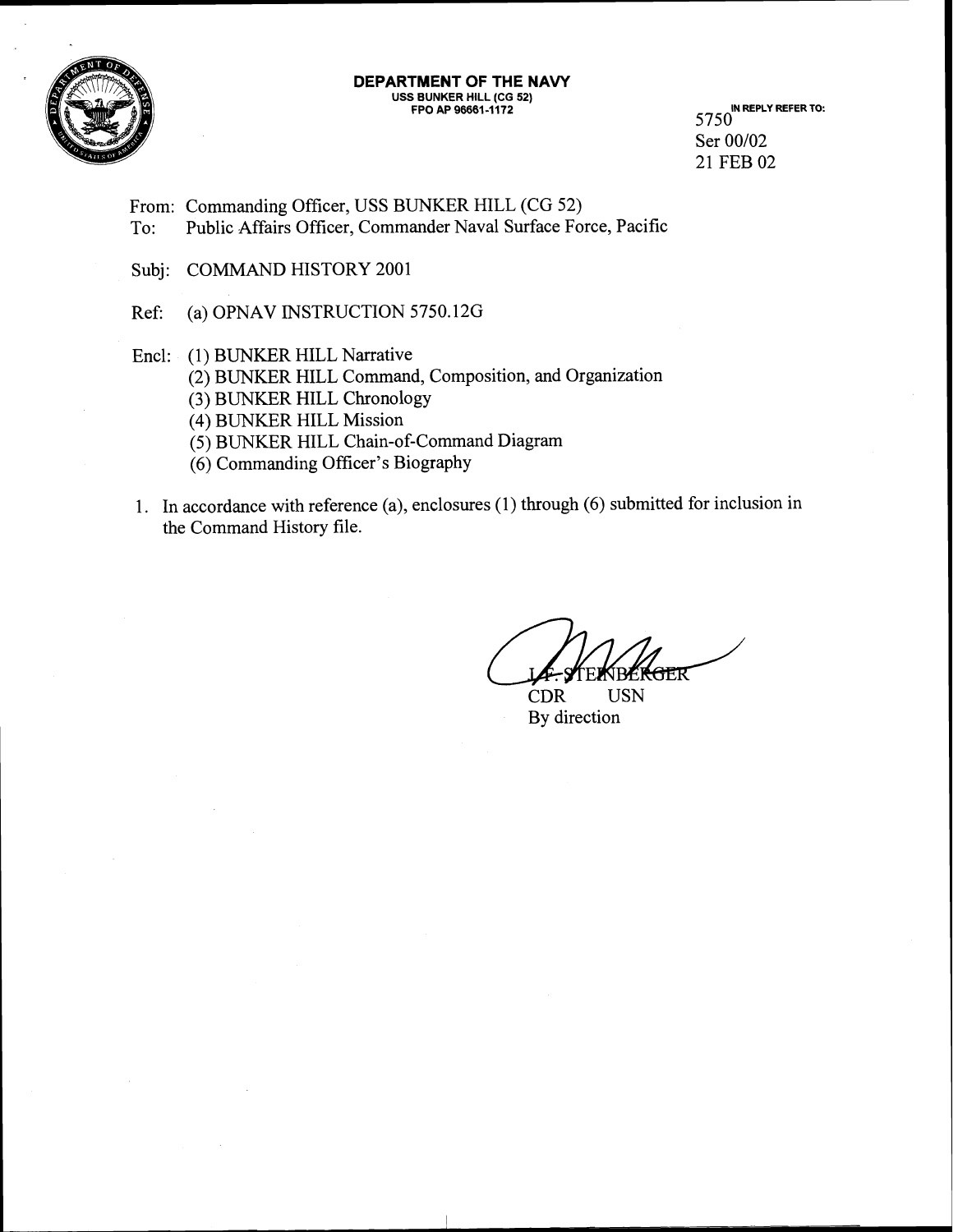#### **BUNKER HILL NARRATIVE 2001**

The year of 2001 was one of tremendous accomplishment and professional development for the crew of USS BUNKER HILL (CG 52). BUNKER HILL celebrated the New Year on the way home from her Indian Ocean/Arabian Gulf deployment after participating in Operation Southern Watch. There she had conducted boardings and inspections of 48 merchant vessels in support of United Nations Sanctions against Iraq. While on deployment, BUNKER HILL also escorted the Tarawa Amphibious Ready Group(ARG) while conducting humanitarian operations off East Timor and training exercises in Kuwait. BUNKER HILL acted as Air Defense Commander for the ARG where she designated and implemented innovative procedures for CG integration into an Amphibious Ready Group. And later, following the attack on USS COLE (DDG 72), BUNKER HILL sortied from Bahrain to provide support and protection to seven USN and USNS ships based there and subsequently remained at sea for 67 consecutive days.

After spending five busy months at sea the crew of the BUNKER HILL were anxious to return home to friends and loved ones. Anxious as they were, the crew still managed to have a little fun before their return. On her return trip, the crew of BUNKER HILL had the opportunity to relax and enjoy an awesome port visit to Perth-Freemantle and Sydney, Australia, which would highlight the deployment, On the  $12<sup>th</sup>$  of January 2001, BUNKER HILL pulled into Perth where she immediately began preparations for hosting a reception in the name of Commander Cruiser Destroyer Group THREE. Almost 200 local dignitaries would be in attendance and BUNKER HILL would once again demonstrate her incredible ability to host in style. While BUNKER HILL was docked in Perth she received over 5,000 visitors on board for tours keeping the duty section busy. Even the lOOF temperature during the day would not hold back the lines of people that wrapped around the pier waiting. By the  $17<sup>th</sup>$  of January, BUNKER HILL was once again out to sea, on her way to Sydney where she stayed for five days from January  $23<sup>rd</sup>$  to the  $28<sup>th</sup>$ . Sydney offered the crew some well-deserved liberty in one of the most welcoming cities in the world. Hiking, biking, and tourist style activities consumed even the most tired of sailors, making a lasting impression on the entire crew. It was with a heavy heart that BUNKER HILL departed Sydney, but the anticipation of returning home spurred the crew on. On February  $14<sup>th</sup>$ , BUNKER HILL made one last stop in Hawaii to pick up 56 Tiger Cruise friends and family to make the sail home. For three days the friends

1 Enclosure (1)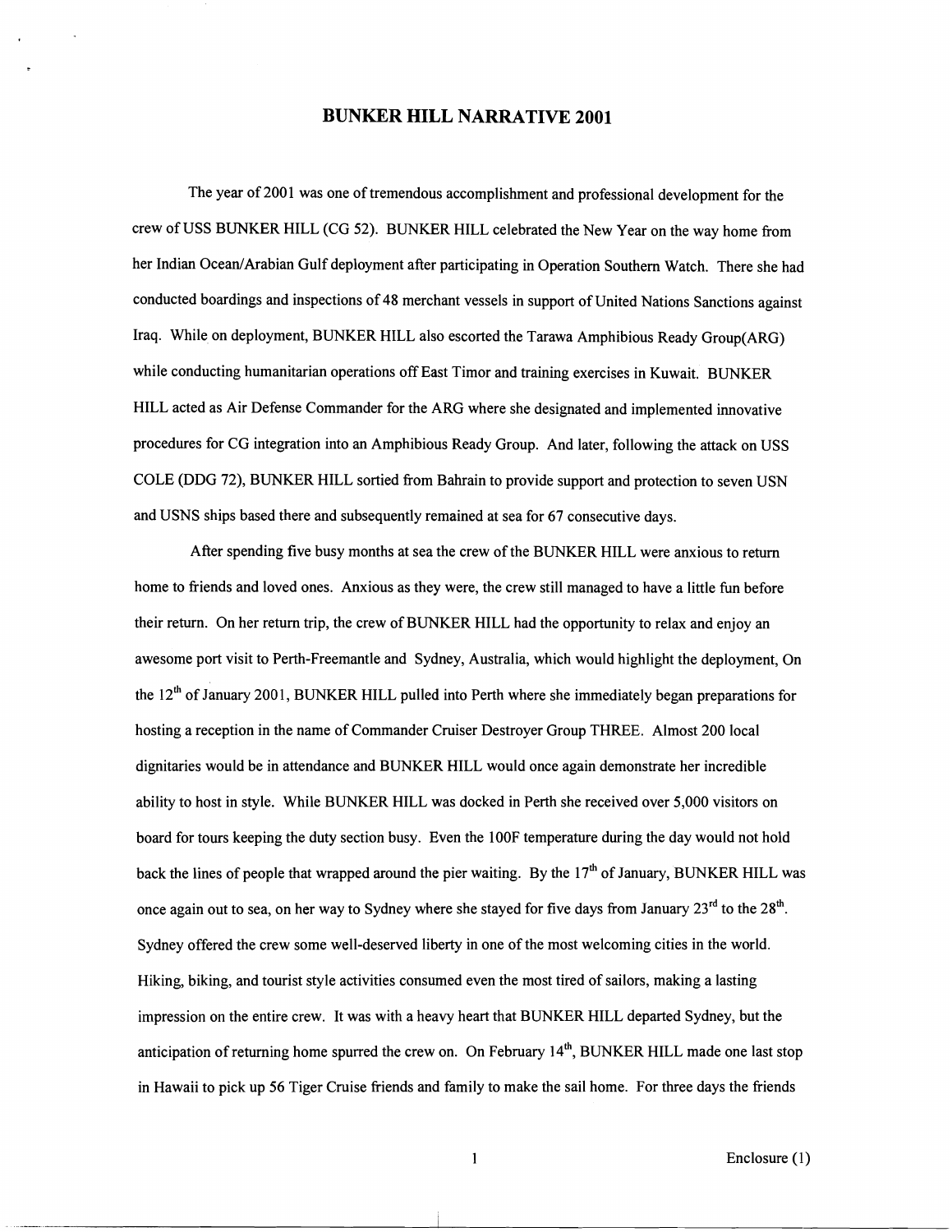and family of the BUNKER HILL crew had the opportunity to witness first hand the day-to-day activities their sons, brothers, and fathers had seen during the previous six months. Many activities such as damage control training, gun shoots, and more were arranged to give them a real feeling of shipboard life. On February 18<sup>th</sup>, USS BUNKER HILL returned to her homeport of San Diego, CA. Upon their return, USS BUNKER HILL was awarded the Battle "E" Eficiency award for their sustained superior performance at sea for the year 2000. This would be BUNKER HILL's eighth Battle "E" award since her commissioning. The next 30 days provided the crew a much deserved stand-down period to spend time with friends and loved ones.

By the end of March, the crew were back to work full swing with a trip up to Seal Beach Naval Weapons Station to offload her missiles. The week of April 2<sup>nd</sup> to the 12<sup>th</sup>, BUNKER HILL found herself participating in an amphibious exercise called Kernal Blitz '02. There she escorted USS TARAWA, USS BELLEAU WOOD and USS PELELIU, simulating Naval Surface Fire Support(NSFS) operations off the coast of California. On the 25<sup>th</sup> of April the BUNKER HILL paid a port visit to Cabo San Lucas, Mexico and enjoyed a week of sight-seeing and relaxation. Returning home on May  $2<sup>nd</sup>$ , BUNKER HILL stayed inport until the middle of June undergoing some much needed repair and upkeep. On the  $14<sup>th</sup>$  of June, BUNKER HILL once again showed off her incredible ability to host in style by welcoming aboard a group of new Ensigns fiom Supply Corps, Athens, GA. The group of Ensigns were given the opportunity to explore and interact with the crew to get a picture of ship board life.

On the 18<sup>th</sup> of June, BUNKER HILL was once again underway and participated in FIREX I, which was an exercise that demonstrates a units ability to provide fire support from sea for land-attack forces. Overall, BUNKER HILL scored 94% as she shot 225 rounds to simulate Naval Surface Fire Support(NSFS) operations off the beach of San Clemente. Later that week, from the  $18<sup>th</sup>$  to the  $25<sup>th</sup>$  of June, BUNKER HILL participated in the  $9<sup>th</sup>$  in a series of fleet experiments known as Fleet Battle Experiments India that incorporated new ideas and ways of communicating with other forces during joint operations. On July 1 I", BUNKER HILL's all male crew welcomed aboard their first female officer.

During the month of August, BUNKER HILL's Supply Department underwent a difficult evaluation as part of the Supply Management Assessment(SM1) and qualifying the ship for the Supply "Blue E" awarded for Supply excellence.

2 Enclosure (1)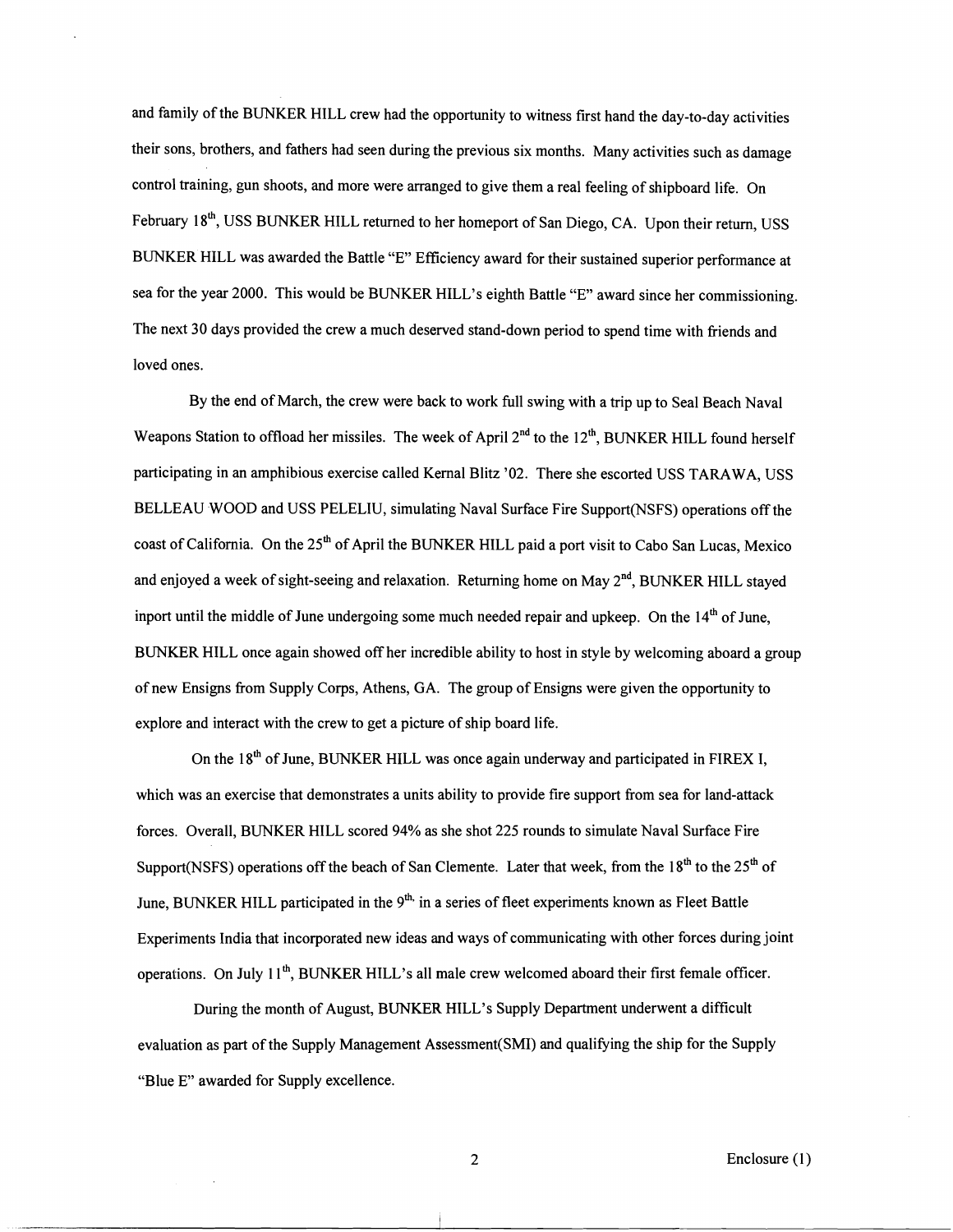The week of August 20<sup>th</sup>, BUNKER HILL went underway for 10 days for training. Along the way they stopped for the weekend in San Francisco, the first visit to the Bay Area. BUNKER HILL wasn't open to the public for tours, but family members and friends of BUNKER HILL crew were welcomed to visit and tour the ship. On her way home, BUNKER HILL stopped off in Seal Beach Naval Weapons Station for an ammunition ofload before entering into a nine-week Ship's Restricted Availability (SRA). September 11<sup>th</sup>, the day BUNKER HILL was scheduled to "dead stick" over to NASSCO shipyard, the World Trade Towers and the Pentagon were tragically bombed by terrorists throwing the Navy and the world into the highest state of alert. As other ships on the waterfront were preparing to get underway, BUNKER HILL could only watch and await orders. Many of her systems and equipment had been disabled in preparations for the availability. The next day, September  $12<sup>th</sup>$ , the decision was made for BUNKER HILL to continue with her original plans an shift berths to NASSCO. On September 20<sup>th</sup>, BUNKER HILL celebrated her 15<sup>th</sup> Birthday since her commissioning in Boston, MA with a cake cutting ceremony on the Berthing Barge's Mess Decks.

Throughout the availability, the BUNKER HILL crew worked tirelessly to upgrade and refurbish a great deal of the ships interior and exteriors. Operation's berthing was completely redone, as well as the flight deck. In addition, BUNKER HILL received her "Women at Sea" head modification. On November 13<sup>th</sup>, BUNKER HILL berth shifted once again from NASSCO to NAVSTA San Diego ending her successful nine-week availability. The next day she was underway to op-test many of her new systems in a three day sea trial. Two weeks later, between December 4" and *6",* BUNKER HILL once again paid a visit to Seal Beach to be loaded out for her Inter-Deployment Training Cycle. The stage was being set for a busy training cycle to follow the next year.

As the year concluded and the crew of the BUNKER HILL enjoyed a Holiday Season with their families and friends, preparations were being made for a number of major events to take place over the next couple of months of 2002. One of those events would be a Change in Command Ceremony set for the 4<sup>th</sup> of January 2002 where Captain R. A. Butt, USN will be relieved by Captain F. T. Farwell, USN. Also, the formal chop into Commander Cruiser Destroyer Group One and the Constellation Battle Group.

Year 2001 was indeed a remarkable year for BUNKER HILL having returned from a successful Arabian Gulf deployment, being awarded the Battle "E", and having undergone an extensive SRA period.

**3** Enclosure (1)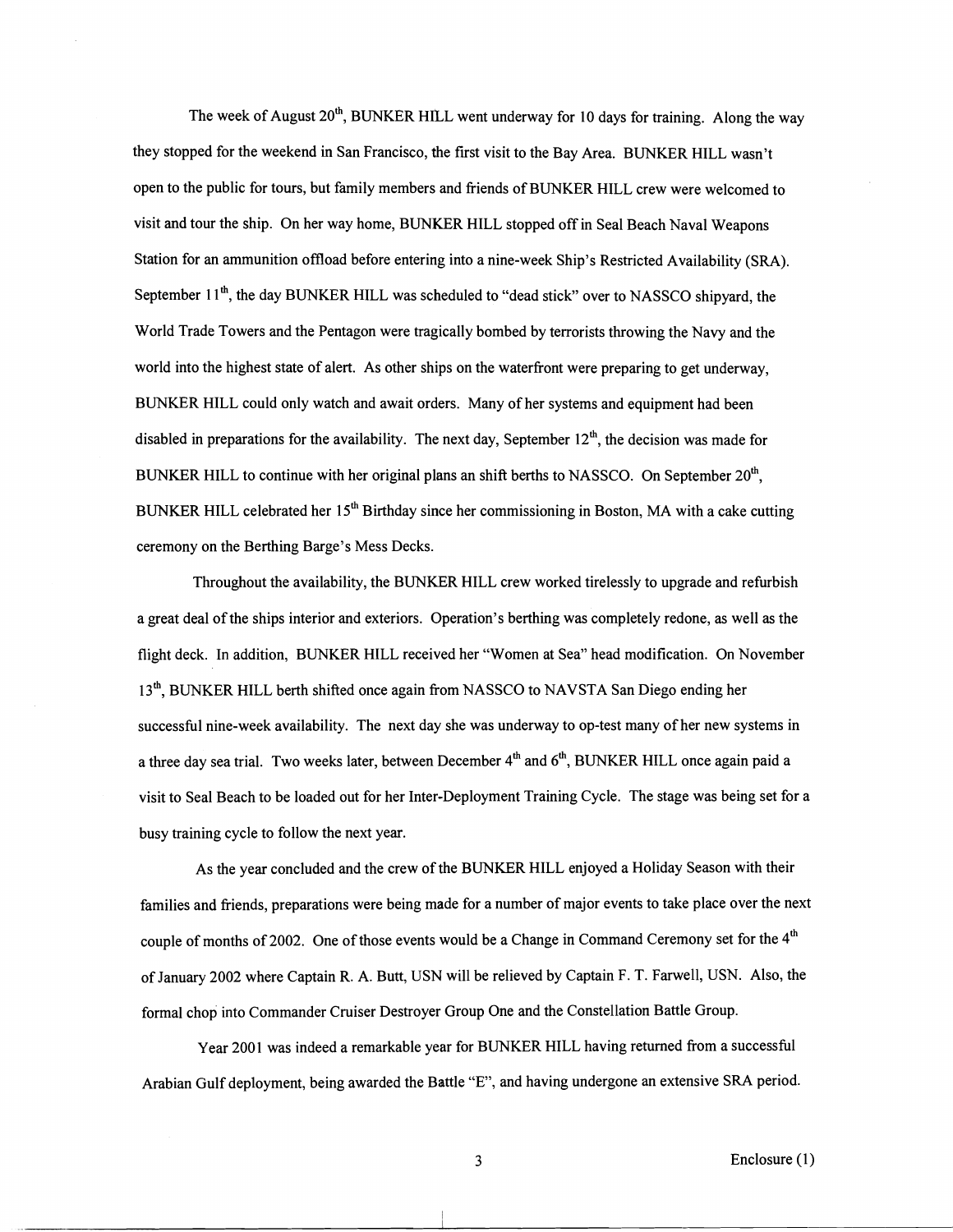These tremendous accomplishments are a reflection of incredible dedication, professionalism, and courage of the officers and crew that have served on board BUNKER HILL. It is because of them that BUNKER HILL continues to be the "Sword of the Fleet".

 $\sim$ 

 $\Delta \phi = 0.001$ 

 $\frac{1}{2} \int_{\mathbb{R}^2} \left| \frac{d\mathbf{r}}{d\mathbf{r}} \right|^2 \, d\mathbf{r}$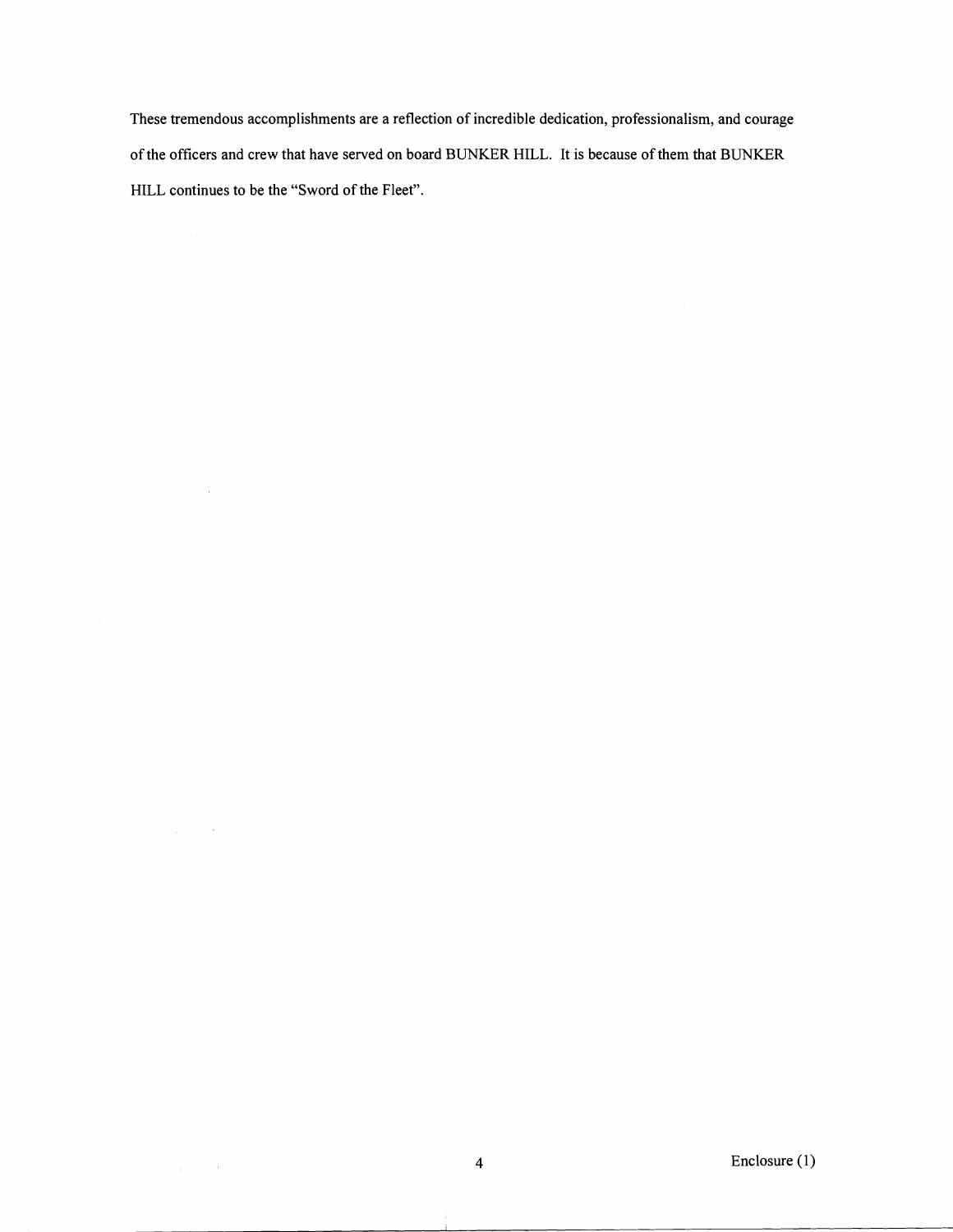# **COMMAND COMPOSITION AND ORGANIZATION**

#### MISSIONS:

| o Primary:   | Air Warfare                        | (AW)  |
|--------------|------------------------------------|-------|
|              | Undersea Warfare                   | (USW) |
|              | Surface Warfare                    | (SUW) |
|              | Strike Warfare                     | (STW) |
|              | Command and Control                | (C2W) |
|              | Command, Control, & Communications | (CCC) |
|              | Mobility                           | (MOB) |
| o Secondary: | Intelligence                       | (MT)  |
|              | Amphibious Warfare                 | (AMW) |
|              | Mine Warfare                       | (MIW) |
|              | <b>Fleet Support Operations</b>    | (FSO) |
|              | <b>Non-Combat Operations</b>       |       |

### ORGANIZATION:

USS BUNKER HILL is a TICONDEROGA-class, guided missile cruiser. She is the sixth ship to be equipped with the AEGIS AW system. As the first Baseline I1 cruiser, BUNKER HILL was the first equipped with the new Mk 41 Vertical Launching System (VLS) and the first to employ the Tomahawk Weapon System (TWS).

Throughout 2001, BUNKER HILL served in the administrative command of the Commander, Cruiser Destroyer Group THREE. The ship began the year by completing an Arabian Gulf Deployment. BUNKER HILL additionally displayed its capabilities during such exercises as Kernel Blitz '02, Fleet Battle Experiment India and FIREX I, and she completed the year with a successful Ship's Restricted Availability(SRA).

The ship was operationally assigned to:

- Commander, THIRD Fleet
- Commander, SEVENTH Fleet
- Commander, FIFTH Fleet
- Commander, Cruiser Destroyer Group THREE
- USS ABRAHAM LINCOLN Battle Group

Enclosure (2)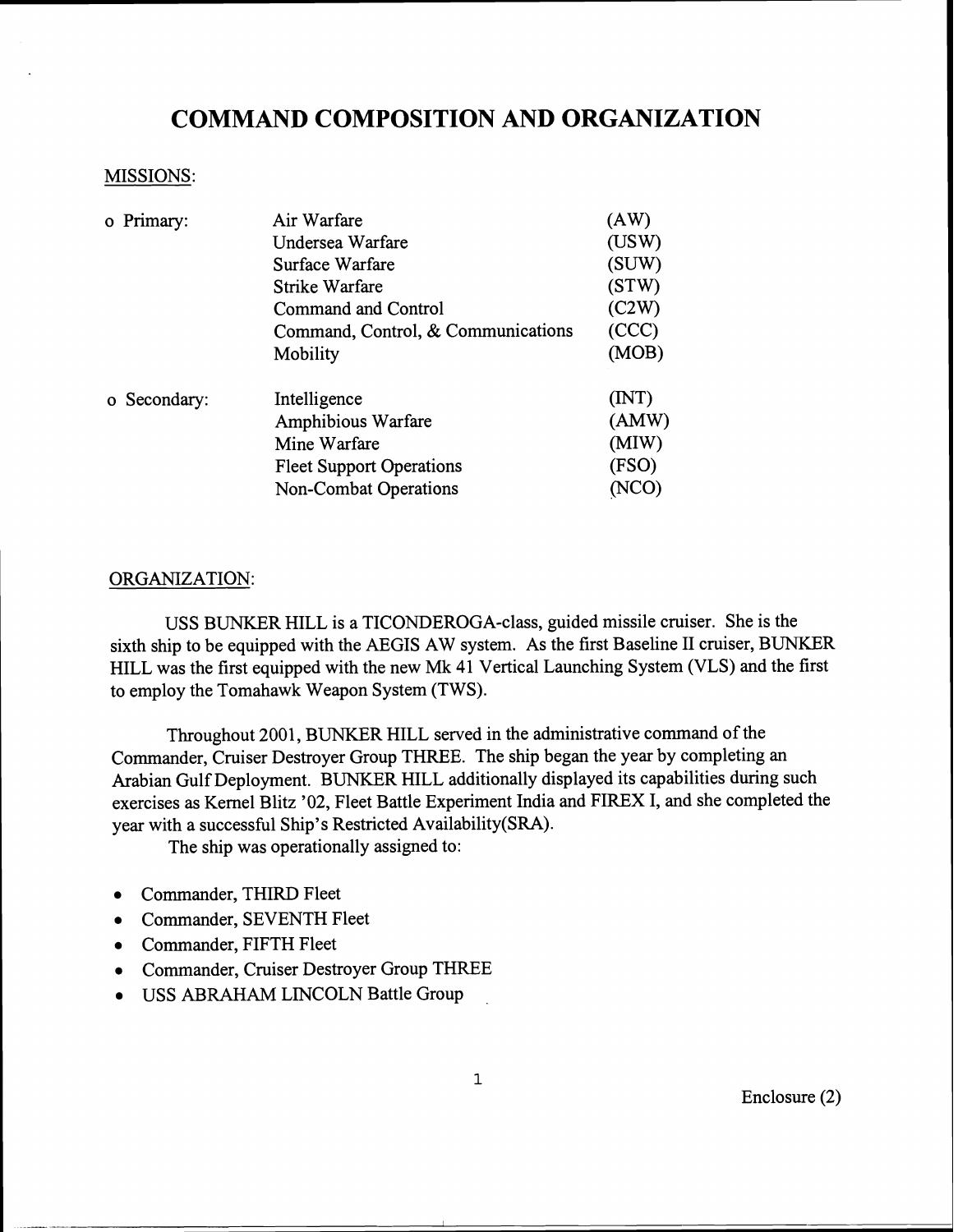#### SUBORDINATE ORGANIZATIONS:

#### DISCUSSION:

USS BUNKER HILL is one of the most capable combatants in the U. S. Naval arsenal, possessing some of the most advanced systems in the surface Navy. Accordingly, she is a keystone in the battlegroup's offensive and defensive capabilities. BUNKER HILL is fully capable of a broad array of missions, including:

- o providing broad area surveillance and battlespace management
- o area defense of a Navy, joint, or combined (allied) battleforce or multi-unit Surface Action Group (SAG)
- o strategic and tactical strike operations as a single unit or in command of missile and aircraft strike units
- o theater ballistic missile surveillance
- o sustained presence or combat operations in multi-threat, open ocean, or constrained littoral environments

The core of BUNKER HILL'S tactical capability is the AEGIS Weapons System -- a state-of-the-art, computer-assisted, fully integrated weapons system that can provide real-time detection, identification, acquisition, tracking, targeting, and engagement of multiple contacts in a high density battlespace. The four components of the AEGIS Weapons System, the SPY-1A Radar, the Weapons Control System, the Command and Decision System, and the AEGIS Display System, are each supported by an AN/UYK-7 computer bank. Each component is integral to the AEGIS System. The processors are capable of automatically managing the immense data presented in a multi-warfare environment. They provide detailed displays of the tactical situation, identifying selected contacts, providing assessments of threat levels per contact, scheduling potential responses, and, if authorized by the command-level decision-maker, the automatic engagement of multiple air and surface contacts. All automated decisions are subject to rules, known as doctrine statements, which are embedded within the AEGIS system or created and activated by the ship's tactical decision-makers as needed.

While management of the air battlespace is highly automated, the ship's tactical actions in response to surface, undersea, or land attack tactical situations are automated and integrated into the overall system to the extent necessary for coherent information distribution. Undersea warfare is predominantly accomplished by the ship's AN/SQS-53A Sonar, MK-46 torpedoes (ship or helicopter launched), and the Light Airborne Multi-Purpose System **Mk** I11 (LAMPS 111). Surface warfare is achieved through the Harpoon surface-to-surface cruise missiles, SM-2

Enclosure (2)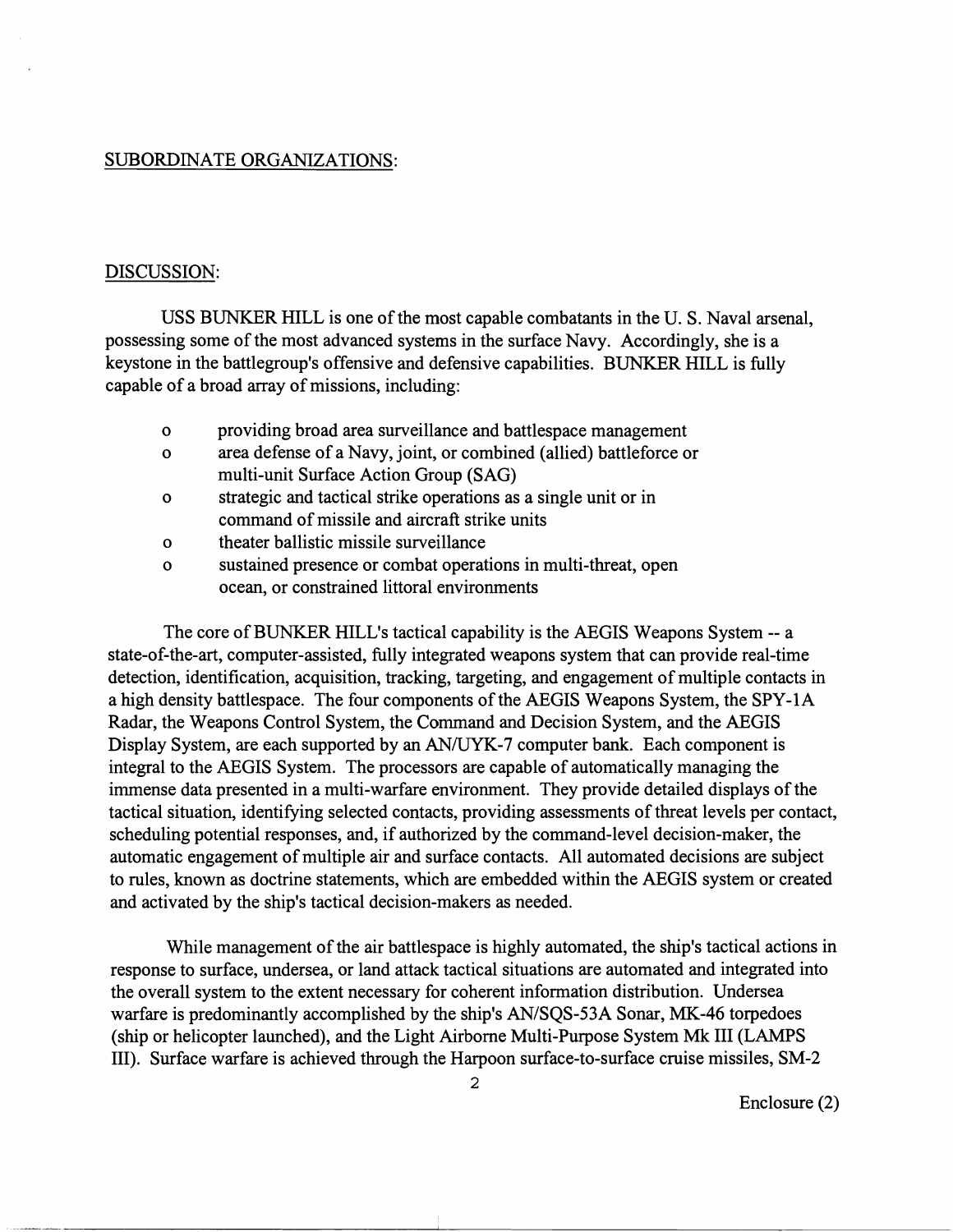missiles in surface mode, and by the Mark 45 5"/54 caliber Guns. Strike warfare is performed by the Tomahawk Land Attack Missile (TLAM) system. The ship conducts Naval Surface Fire Support (NSFS) employing its 5"/54 caliber battery.

All warfare areas are highly integrated with the ship's command and control systems, including its electronic warfare capabilities. Consequently, any tactical action by the BUNKER HILL is likely to result in an integrated mix of ship's sensors and weapons, other ships' systems, and carrier-based or land-based tactical aircraft. BUNKER HILL is as much a command platform as it is a weapons platform.

An enhanced detection and engagement capability is provided by the embarked LAMPS Mk 111, two SH-60B Seahawk helicopters. Multi-mission capable, these helicopters extend the ship's surface and undersea sensor ranges well beyond the horizon and can deliver two MK-46 torpedoes per sortie. They are used extensively for surface contact management and possess their own datalink for communications and sensor management with the ship.

The heart of the ship's main propulsion capability lies within its four LM-2500 Gas Turbine Engines and twin shafts with Controllable Reversible Pitch (CRP) Propellers. These are capable of driving the ship through the water at speeds in excess of 30 knots and can also stop the ship from any speed in approximately two ship lengths.

BUNKER HILL'S extensive electrical power capability is provided by three Allison 501- K17 Gas Turbine Engines, coupled to generators, each producing 2500 kilowatts and 4000 amperes of electrical power.

The ship maintains a complement of 29 officers, 28 Chief Petty Officers (CPOs), and 3 18 enlisted crewmen.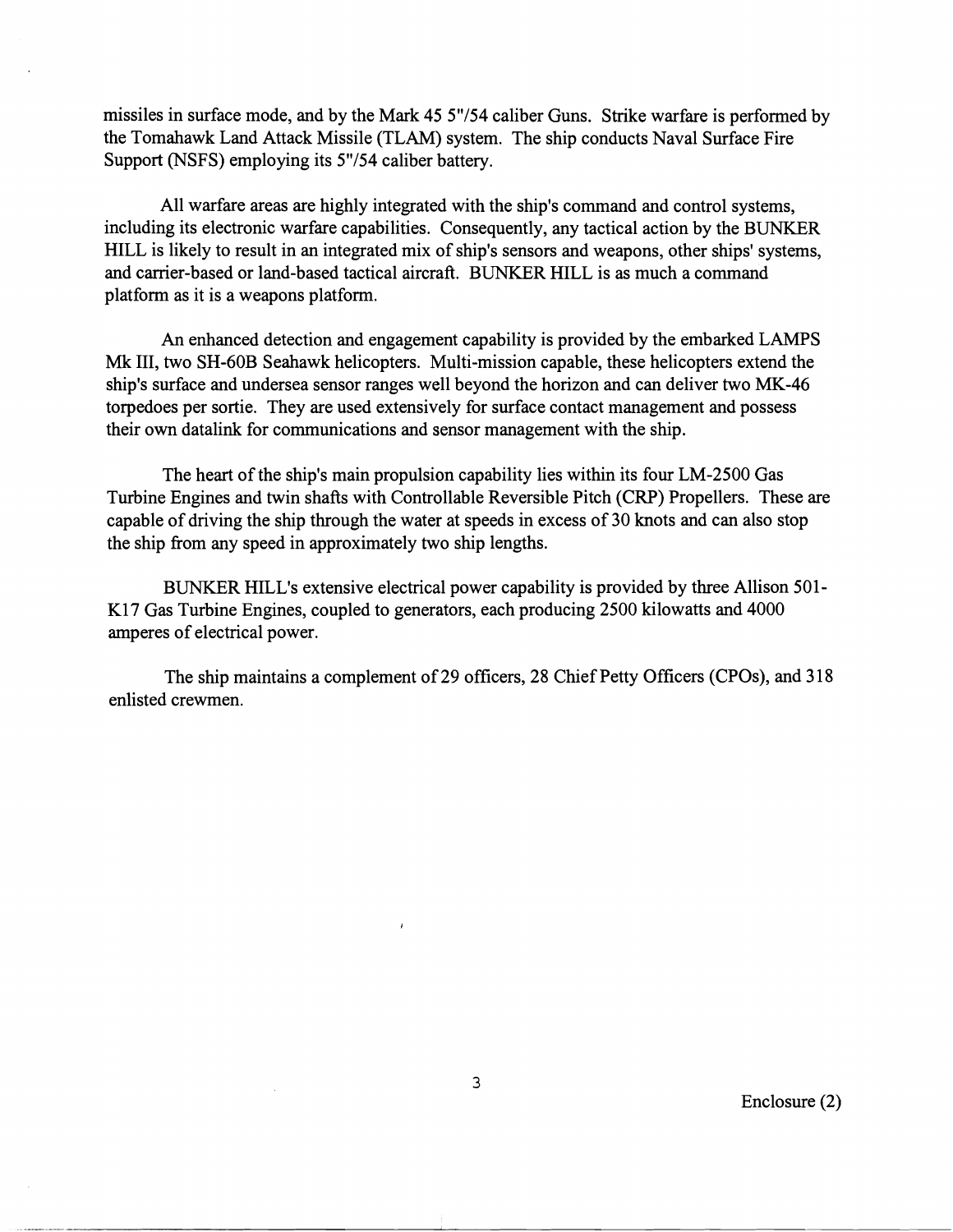# **BUNKER HILL CHRONOLOGY**

J.

| MONTH<br><b>JANUARY</b> | <b>EVENT</b>                             |
|-------------------------|------------------------------------------|
| 12th-17th               | Perth-Fremantle, Australia Port Visit    |
| 23rd-28th               | Sydney, Australia Port Visit             |
| <b>FEBRUARY</b>         |                                          |
| 14th-18th               | <b>Tiger Cruise</b>                      |
| 18th                    | <b>Return from Deployment</b>            |
| 18th                    | Start of Post Deployment Stand Down      |
| MARCH                   |                                          |
| 18th                    | End of Post Deployment Stand Down        |
| 21st-23rd               | <b>Ammunition Offload Seal Beach</b>     |
| APRIL                   |                                          |
| $2nd-12th$              | Kernal Blitz 2002                        |
| 25th-2nd                | Cabo San Lucas Port Visit                |
| <b>MAY</b>              |                                          |
| 2nd-31st                | <b>Upkeep and Maintenance</b>            |
| <b>JUNE</b>             |                                          |
| 14 <sub>th</sub>        | <b>Supply Corps Ship Visit</b>           |
| 18 <sub>th</sub>        | FIREX 1                                  |
| 18th-25th               | <b>Fleet Battle Experiment</b>           |
| July                    |                                          |
| 17th-20th               | Underway-Training                        |
| <b>AUGUST</b>           |                                          |
| 6th-10th                | Supply Management Assessment (SMA)       |
| 24th-27th               | San Fransico Port Visit                  |
| 28th-30th               | <b>Ammunition Offload Seal Beach</b>     |
| <b>SEPTEMBER</b>        |                                          |
| 11th                    | <b>World Trade Center Bombing</b>        |
| 12 <sub>th</sub>        | Berth shift to Nassco                    |
| 13th                    | Beginning of SRA                         |
| 20th                    | <b>BUNKER HILL's 15th Birthday</b>       |
| <b>OCTOBER</b>          |                                          |
| 22nd                    | Aegis Light Off                          |
| <b>NOVEMBER</b>         |                                          |
| 13th                    | END SRA. Berth shift to NAVSTA San Diego |
| 14th-21st               | <b>Underway Sea Trials</b>               |
|                         |                                          |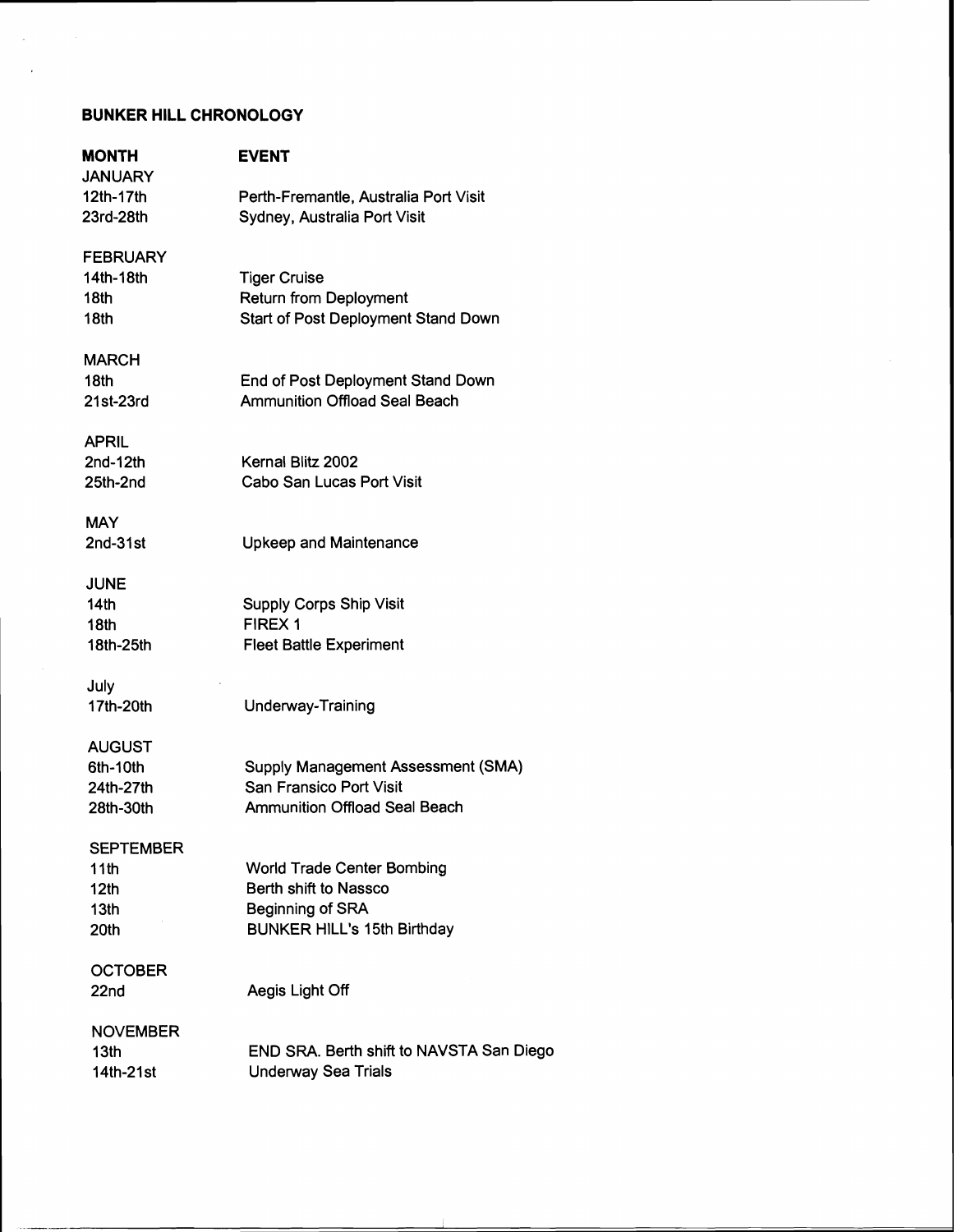**DECEMBER 3rd-10th 4th-6th** 

**Underway-Training Ammunition Onload Seal Beach**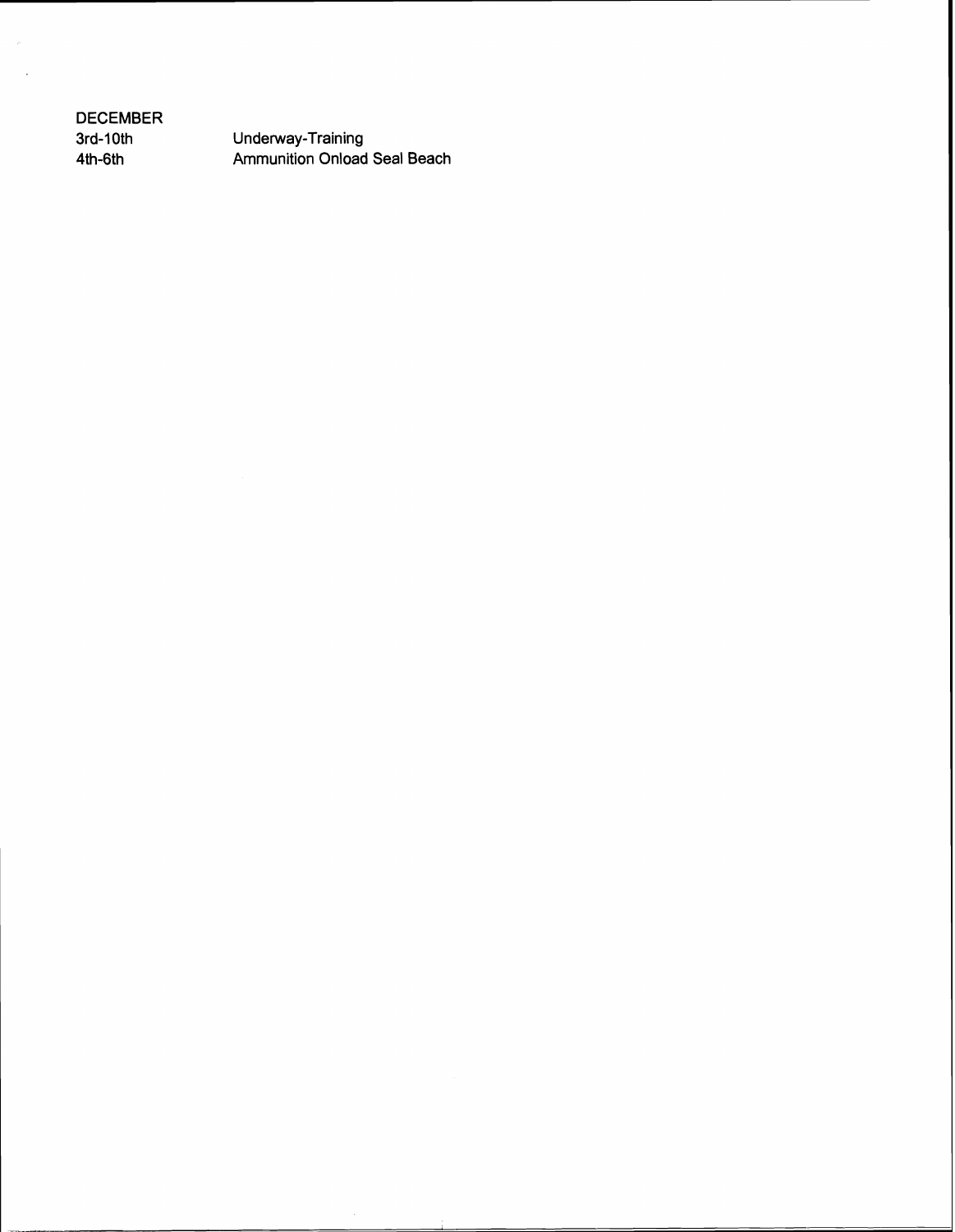## **BUNKER HILL THE SWORD OF THE FLEET MISSION**

Victory in combat. Deterrence in peace. **A** winner when called upon to fight, and a tool of diplomacy during times of peace.. .supporting National objectives through Joint and Naval operations with command and control, air defense, surface, and subsurface attack and land strike.

 $\mathcal{L}_{\mathcal{A}}$